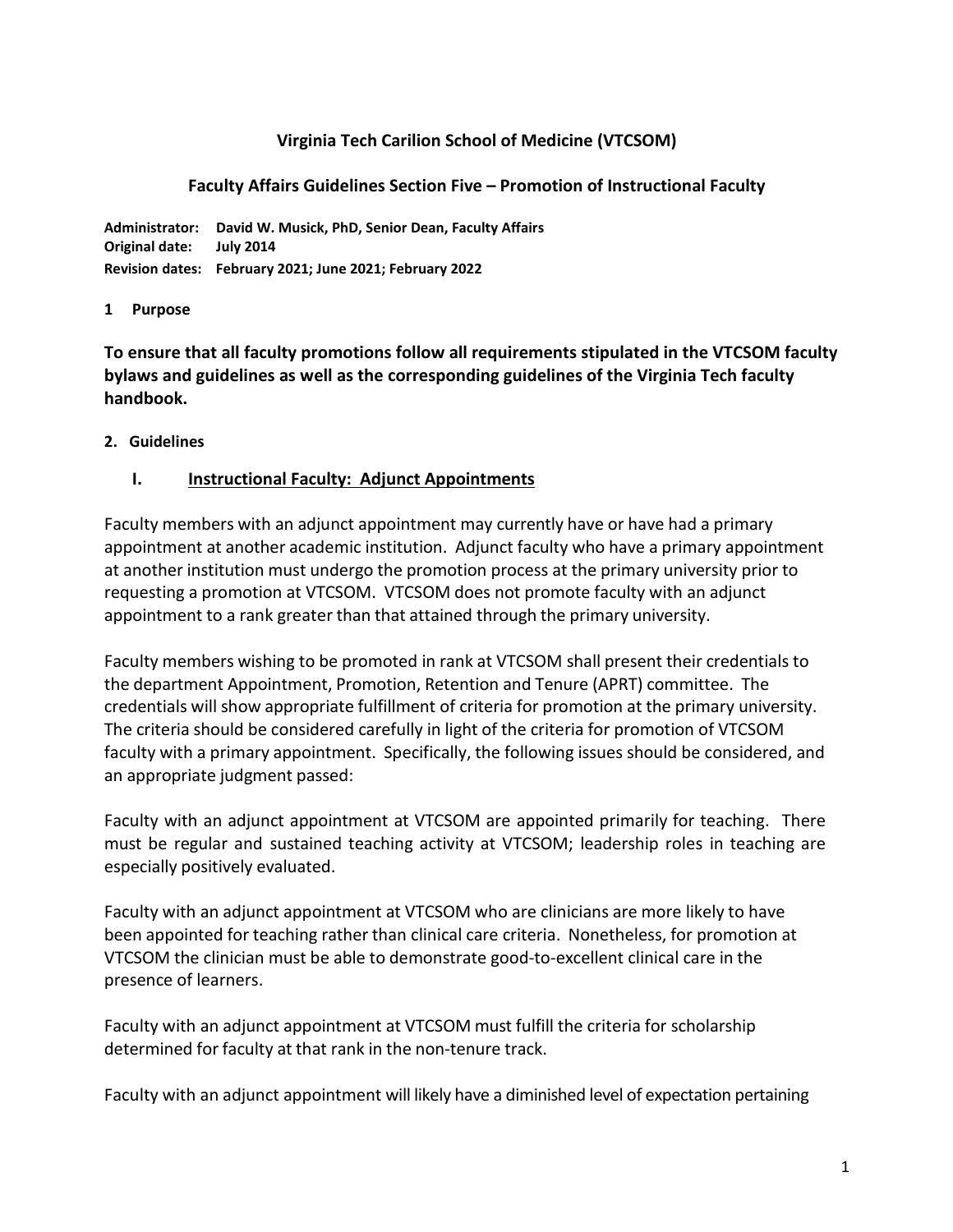to service at VTCSOM. Evidence of service in health care to other constituencies is welcomed.

# Letters of Support

Promotion of faculty with adjunct appointments depends on promotion at the primary university. Adjunct faculty who currently do not have a primary appointment at another institution are not eligible for promotion. If these faculty wish to seek promotion, they must first complete the process for change to a regular faculty track.

The candidate with an adjunct appointment who is being proposed for promotion in rank at VTCSOM will require at least one, and preferably more, letter(s) of support. These letter(s) must be solicited by the departmental APRT Committee and must be written by persons at or above the rank to which the faculty member seeking promotion aspires. While the candidate may select individuals from any location and from any source of contact, s/he should consider including one or more local persons who would be able to comment from personal knowledge on the candidate's teaching, clinical and/or service abilities. External letters are not required; but if they are provided, they must come from entities outside of Carilion Clinic, Virginia Tech and Radford University.

The candidate may request that the Senior Dean for Academic Affairs/Medical Education write a letter of support. That letter must comment on the extent and the quality of the candidate's teaching and curricular involvement. A similar letter may be requested from the head of a teaching block, a rotation director, a residency director, or another person familiar with the candidate's teaching abilities.

## **II. Clinical Preceptor and Senior Instructor/Instructor Appointments**

Instructional faculty members have a primary commitment to the education mission of VTCSOM. They normally have significant instructional roles with students, and may have a basic science, research or clinical practice focus. Faculty members at the rank of clinical preceptor, senior instructor or instructor may apply for promotion to a regular faculty track at the rank of assistant professor in the non-tenure track. There is no promotion process for faculty holding visiting appointments.

## II.A. Clinical Preceptor to Assistant Professor

For faculty holding clinical preceptor appointments, the promotion process must reflect that the candidate has made significant progress regarding teaching. There must be documentation of teaching activities and good to excellent evaluations of teaching performance from students, peers, block or rotation directors, administrators, or others.

Other criteria for promotion include those listed below. The clinical instructor must demonstrate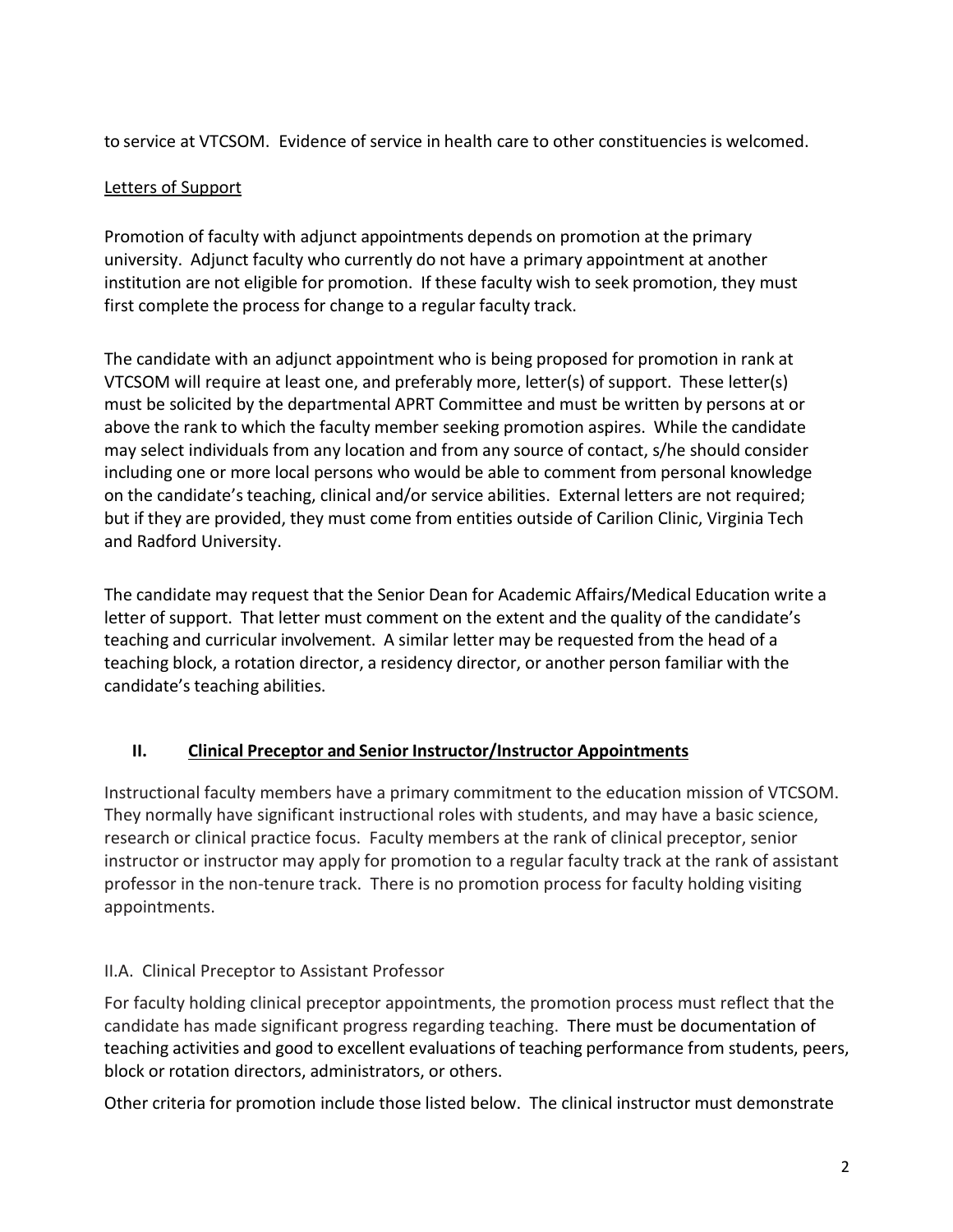service to VTCSOM beyond involvement in clinical activities. A promotion recommendation may be based upon the attainment of some (not necessarily all) of the criteria shown:

- Teaching awards and/or requests by learners for additional teaching contact
- Demonstrated record of service to the academic health center and/or the profession with which s/he is primarily affiliated (e.g., active membership on committees, leadership roles)
- Recognition of service as a role model, advisor and/or mentor to learners (e.g., medical students, resident/fellow physicians, others)
- Participation in programs to improve educational, research or clinical practice
- Participation as a speaker in CME and/or other faculty development activities
- Engagement in the community through activities at the local, regional and/or state level

## II. B. Senior Instructor to Assistant Professor

For faculty holding senior instructor appointments, the promotion process must reflect that the candidate has made significant progress regarding teaching. There must be documentation of teaching activities and good to excellent evaluations of teaching performance from students, peers, block or rotation directors, administrators, or others. Basic science candidates may also submit evaluations from former post-doctoral trainees, graduate students, or pre-clinical students working in the candidate's area of scholarship.

Other criteria for promotion include those listed below. A promotion recommendation may be based upon the attainment of some (not necessarily all) of the criteria shown:

- Teaching awards and/or requests by learners for additional teaching contact
- Demonstrated record of service to the academic health center and/or the profession with which s/he is primarily affiliated (e.g., active membership on committees)
- Recognition of service as a role model, advisor and/or mentor to learners (e.g., medical students, resident/fellow physicians, masters/doctoral students)
- Participation in programs to improve educational, research or clinical practice
- Participation as a speaker in CME and/or other faculty development activities
- Engagement in the community through activities at the local, regional and/or state level

## II.C. Instructor to Senior Instructor

For faculty holding instructor appointments, promotion is predicated on the achievement of a doctoral level degree from a university accredited by the appropriate accreditation body in the US, or equivalent. Additionally, other criteria for promotion include those listed below. A promotion recommendation may be based upon the attainment of some (not necessarily all) of